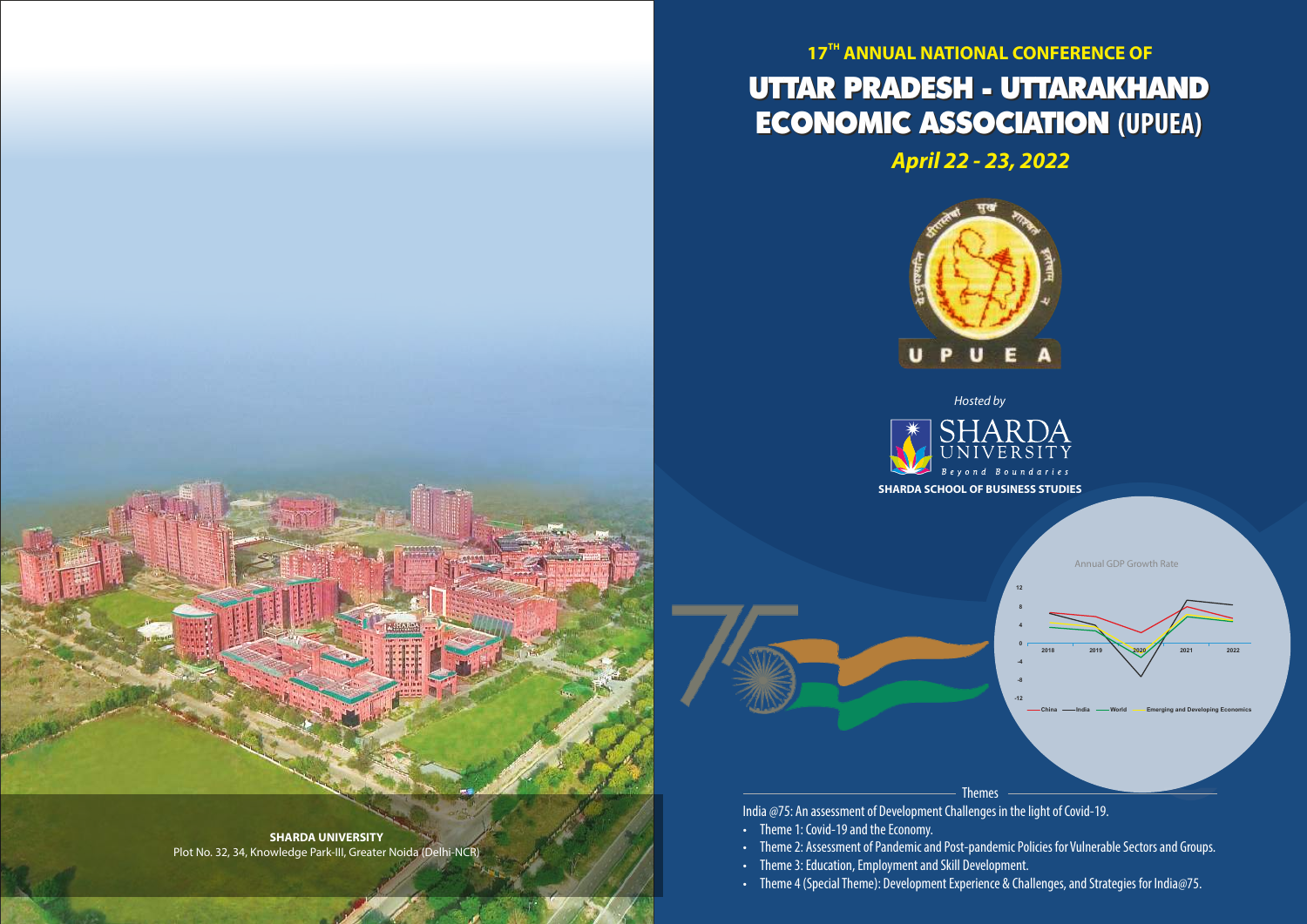# **About UPUEA**

The Uttar Pradesh Uttarakhand Economic Association is a premier association of economists and was established in 2005 . Professionals of Economics from academic and non-academic institutions are its active members. The UPUEA organizes annual conferences of members that discuss contemporary economic problems of India, especially the problems of UP and Uttarakhand. Besides, to promote original research in the area of regional economic issues, or area specific problems, it publishes biannual bilingual Economic Journal. The UPEA sponsors or arranges sponsorship to research projects undertaken by members on disciplinary or transdisciplinary economic issues to add to the knowledge and to facilitate development of the region. It also supports and encourages the members to organize seminars, symposia, workshops and training courses for the professionals of economics.

# **About SSBS, Sharda University**

Sharda University is a leading educational institution based in Greater Noida, Delhi, NCR. The University has established itself as a high-quality education provider with a prime focus on holistic learning and imbibing competitive abilities in students. The University is approved by UGC and prides itself in being the only multi-discipline campus in the NCR, spread over 63 acres and equipped with world-class facilities. Sharda University promises to become one of India's leading universities with an acknowledged reputation for excellence in research and teaching. The Sharda School of Business Studies (SSBS) believes in preparing the students to approach business obstacles and to solve them, the way established corporations do. Learning happens both inside and outside the classroom; hence, technology plays a big part in the core culture, global exposure, project management, critical reasoning, and business communications skills.

The school emphasizes experiential learning opportunities throughout the curriculum, including a required internship, course assignments, and other industry-driven projects. Smart Classrooms, Sports Amenities, Research Facilities, Secured Hostels, Cafeterias, Library, Recreational Facilities, etc., are all an integral part of standard infrastructure landscape at SSBS.

# **About the conference**

The 17th Annual Conference of the Uttar Pradesh - Uttarakhand Economics Association (UPUEA), with Prof. P.K. Sinha as the Conference President, is scheduled to be held in the Last week of April 2022 at SSBS, Sharda University, Greater Noida, G. B. Nagar.

The 17th Annual Conference of the UPUEA is being held at a time when India is celebrating its 75th year of independence and the country is poised for major transformations. India has established an enviable record in many areas, but at the same its growth and development performance has lagged behind several countries in east and south-east Asia. Further, income and employment growth had slowed down in the years leading up to the Covid-19 Crisis. Since 2020, the country and the world are being ravaged by the Covid-19 pandemic, which has not only affected the health and well-being of the population, but has also given a major shock to economic growth and employment. This has affected the poor and vulnerable sections most of all. While there was a major set-back to the economy in 2020-21, the economy began to recoup in 2021-22, despite the second Covid-19 wave and aggregate economic activity reached the pre-Covid level in the second quarter of the year. However, the third wave is again threatening the pace and pattern of recovery. This is, therefore, an opportune moment not only to reflect on India's long-term trajectory of growth and development since independence, but also the immediate challenges posed by the pandemic, which also could have longer-term consequences. As pointed out above, these challenges are not the same for all sections of society. Current evidence shows that inequality has increased even as the poorer sections, the young, women workers, and the informal sector have been hugely impacted. Therefore, this Conference will be organized under an overarching theme viz **India @75: An assessment of Development Challenges in the light of Covid-19**. The papers at the Conference are further invited to use the lens of Uttar Pradesh and Uttarakhand to dwell on development challenges, responses, and alternative strategies and paradigms. In the light of the above, the following are the themes for the forthcoming conference.

# **Theme 1:Covid-19 and the Economy**

This theme would explore the overall growth performance of the country, currently impacted by Covid-19, with special focus on Uttar Pradesh and Uttarakhand. As pointed out above, the impact of the crisis is highly differentiated across groups of the population and sectors. Moreover, it is deeply interwoven with the impact of the crisis globally through disruption of global supply chains and impact on imports and exports of commodities and services. Hence, papers in these themes, would, inter alia, cover the following sub-themes:



- 
- 
- -

i. Prospects of Employment and Economic Growth

ii. Distributional Aspects of Growth and the Pandemic on Incomes, Gender and Human Development.

iii. Growth of the Informal Sector, MSME and the Large Corporate Sector

iv. Aspects of Sectoral Growth and Trade



# **SHARDA SCHOOL OF BUSINESS STUDIES**

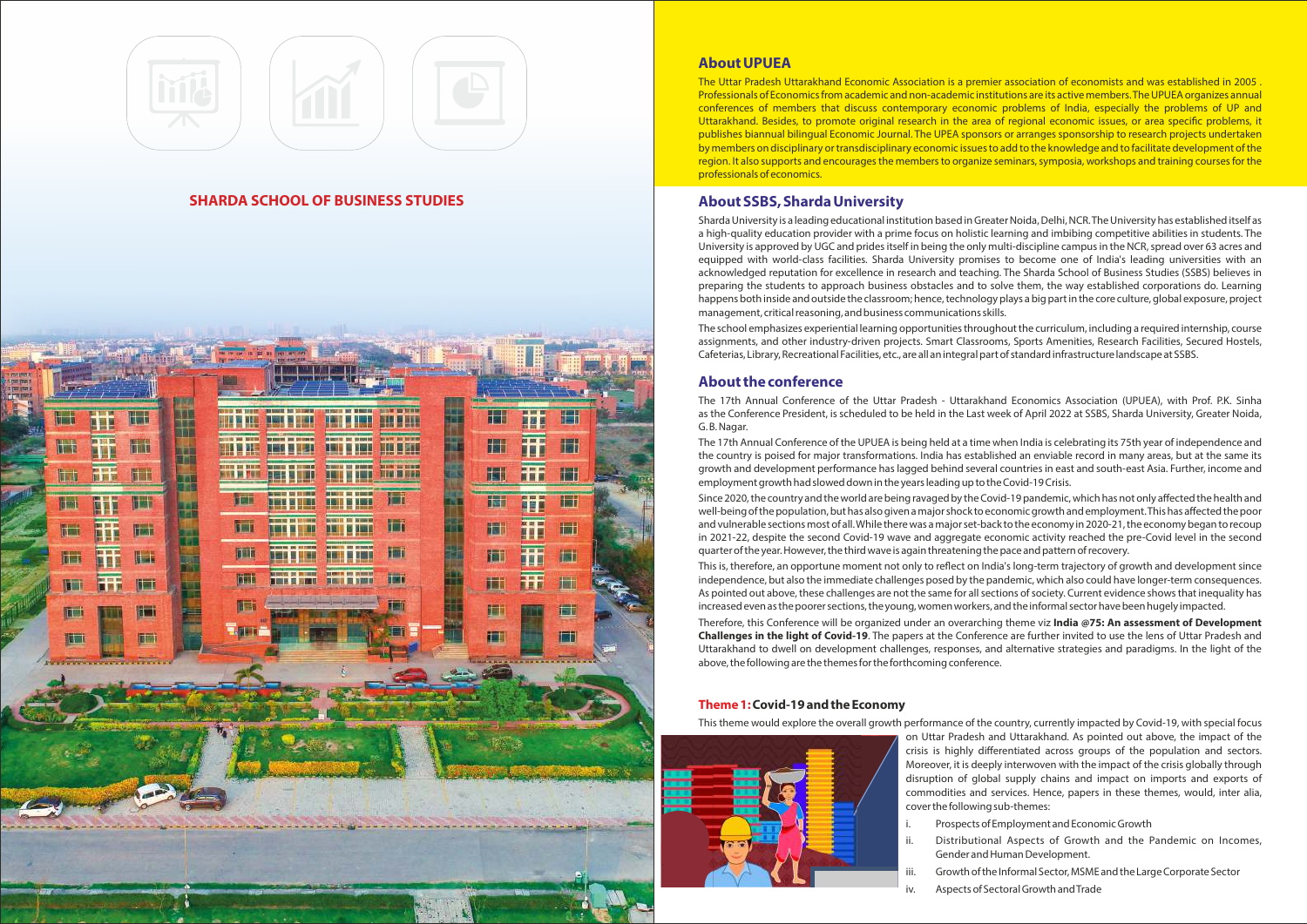### **Theme 2:Assessment of Pandemic and Post-pandemic Policies for Vulnerable Sectors and Groups**

The current pandemic has brought the focus on migrant and informal workers who form the backbone of the workforce, as well as other vulnerable groups that have been deeply impacted. Both UP and Uttarakhand are important source states of migrants



- Migrant and Informal Workforce: its status, impact of the pandemic and policy responses.
- Rural Regeneration and Balanced Regional Development.
- Strengthening the Health System during and Beyond the Pandemic.
- iv. Monetary and Fiscal Dimensions of Policy Management for Vulnerable Sectors and Groups.

and have a higher than national share of the informal workforce. The vulnerability of the migrants and informal workers led to policy responses which have drawn attention to the significance of rural regeneration and regionally balanced development; strengthening of the health sector and the issue of health for all, and dimensions of macro policy which can strengthen policy responses aimed at vulnerable groups. In the light of the above, this theme will focus on the following broad sub-themes:

Education has both implicit and functional value in society. It has a close link to employment at the individual level and growth and technological progress at the macro level. The recognition of the right of every child to education has led to a significant



#### **Theme 3:Education, Employment and Skill Development**

- The economy  $@75$  growth, development and structural change
- Economic and Social Justice
- iii. Long term growth and challenges in Uttar Pradesh and Uttarakhand
- iv. Past and current paradigms of growth and development

expansion in enrolments which has spilled over both to the secondary and higher education levels. The New Education Policy has attempted to set a new course of action for the growth of education in future years which needs to be thoroughly debated. At the same time, the Covid-19 crisis has further sharpened duality and the digital divide and is threatening the gains made, especially for the poorer sections of society. This theme will therefore a discursive view of the education and skills in India in the light of changes in the labour market and the future of work. It will focus on the following sub-themes:

- i. Education Commissions, Committees and Policies through the Decades: Their Impact on Quality, Equity, Access and Relevance.
- ii. Trends in Enrolment and Expenditure on Public and Private Education
- iii. Patterns, Schemes and Programmes of Vocationalisation and Skill Development: An examination of Outcomes and Equity
- iv. Links between Education, Skills and Employment

# **Theme 4** (Special Theme)**:Development Experience and Challenges, and Strategies for India@75**



With India entering the 75th year of its independence, this Conference will give scholars an opportunity to review the changes that have occurred, goalposts and milestones, and strategies adopted or likely to be adopted. Papers under this theme will focus on the following broad sub-themes:

#### **Instruction to Paper Writers**

Scholars are invited to write papers on the themes mentioned above and to submit the same to Prof. Vinod Kumar Srivastava, General Secretary, UPUEA & Head, Department of Economics and Rural Development, Dr. Ram Manohar Lohia Avadh University, Ayodhya, through Email: conferenceupuea@gmail.com and mark CC to upueaconference@gmail.com latest by March 12, 2022. **All papers submitted in response to the preliminary Call for Papers are required to be resent to the above address in order to be considered for the Conference.** Empirical and theoretical papers related to the theme of the conference as well as papers dealing with economic and policy issues are welcome. Participants are invited to submit their individual / joint papers/ research work for presentation on the main theme & sub- themes. The authors in these broader areas can also think of submitting papers on similar related topics.

#### **Communication Details:**

All correspondences regarding papers submission may be made only to General Secretary UPUEA at the address given below-

#### **Prof. Vinod Kumar Srivastava**

General Secretary, UPUEA & Head, Department of Economics & Rural Development

#### **Dr. Rammanohar Lohia**

Avadh University, Ayodhya -22400, Contact No. 09415382891, 8840416781

Email:vksb621@yahoo.com

conferenceupuea@gmail.com

upueaconference@gmail.com

#### **Student Poster Presentation**

Students (UG and PG level) are invited to participate in a poster presentation on the conference themes/subthemes. The students will be required to register themselves by paying the registration fee of Rs 500/-(plus 18% GST) and filling up the registration form via link: https://forms.gle/WsY9zr9wHyeWm2yD9.

Communication Details for Poster Presentation:

Mr. Ashok Singh(7011115411)

Ms. Shagun (9999078939)

Ms. Madhu Rani (7011495058)

Mr.Ankit Raj (8076361938)

There will be a display area were all such posters will be exhibited. The two best poster presentations will be awarded.

Guidelines for Poster Presentation will be shared with registered participants

#### The authors should adhere to the following for both abstract and the full-length paper.

| Length     | Abstract 250-500 words<br>Full Paper 3000-8000 words |
|------------|------------------------------------------------------|
| Margin     | $2.5$ cm $/1$ inch                                   |
| Font       | Times New Roman, 12 point                            |
| Pacing     | 1.5                                                  |
| Title Page | Title, Author(s), Affiliation(s), Contact Details    |
| Key Words  | 4-5 words                                            |

Papers submitted should not be more than 8000 words in length and should be accompanied by a clear abstract of not more than 500 words in length. Sources should be clearly cited and papers should not be plagiarized. Plagiarized papers will attract a disqualification and will not be considered for publication in the Conference Proceedings. Papers which are considered suitable after peer review may also be published in the UPUEA Journal.

#### **All accepted papers after peer review will be published in an edited book by Bloomsbury Publication.**

#### **About Pre-Conference Workshop**

As per precedence, pre-Conference event is also being planned in form of one day workshop on **"RESEARCH METHODOLOGY" on 21<sup><sup>\*</sup> April 2022.** The facility will be available to members as well as non members, mostly to young</sup> teachers and research scholars, selected on first come first served basis. Those who wish to attend the workshop must submit **th** their registration form and registration fee by **30 march 2022**to the Organising committee of the conference.

| etails |  |
|--------|--|
|        |  |